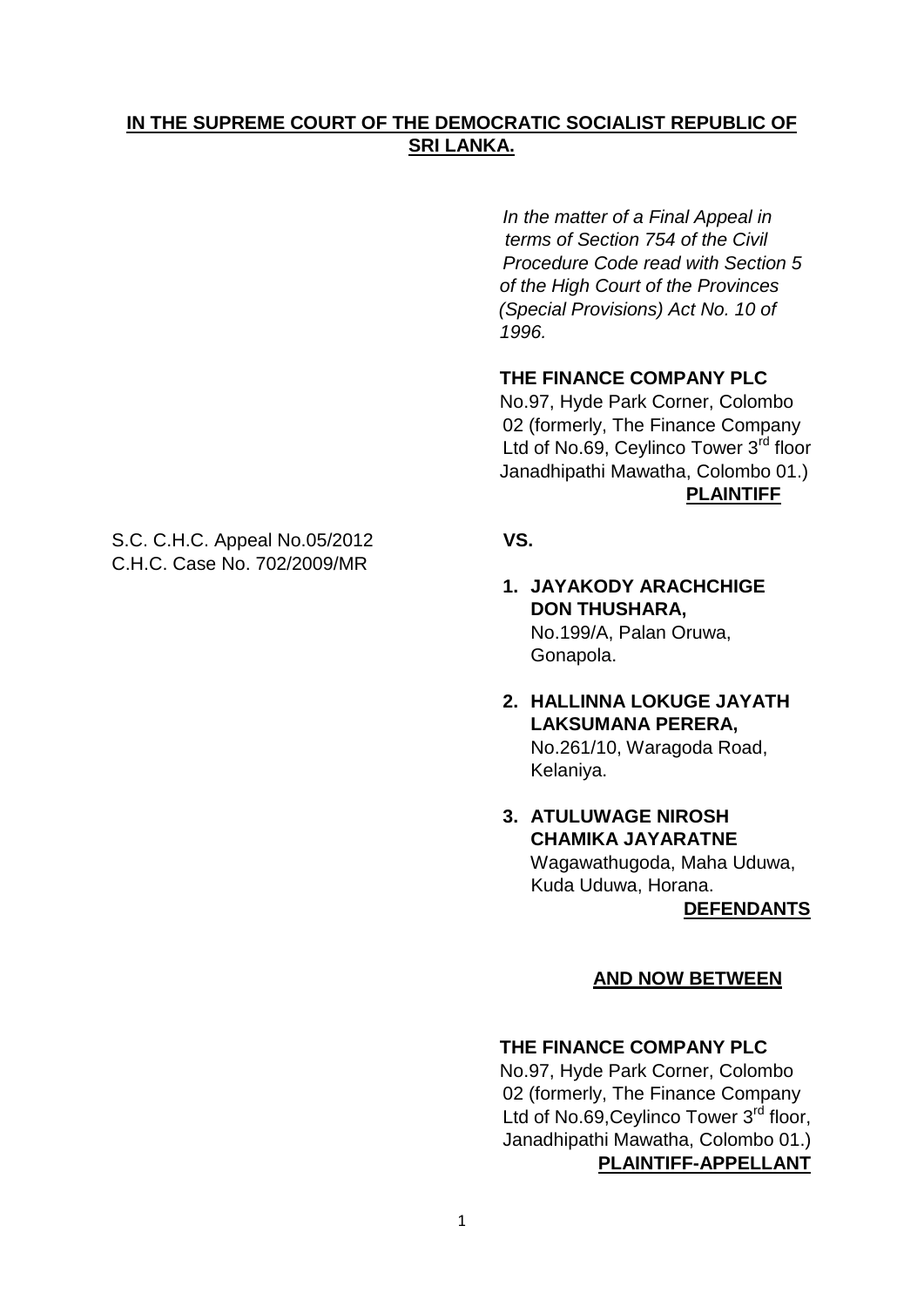**VS.**

- **1. JAYAKODY ARACHCHIGE DON THUSHARA,** No.199/A, Palan Oruwa, Gonapola.
- **2. HALLINNA LOKUGE JAYATH LAKSUMANA PERERA,** No.261/10, Waragoda Road, Kelaniya.
- **3. ATULUWAGE NIROSH CHAMIKA JAYARATNE** Wagawathugoda, Maha Uduwa, Kuda Uduwa, Horana.

#### **DEFENDANTS- RESPONDENTS**

| <b>BEFORE:</b>              | B.P. Aluwihare, PC, J.<br>Sisira J. De Abrew J.<br>Prasanna Jayawardena, PC, J.                       |
|-----------------------------|-------------------------------------------------------------------------------------------------------|
| <b>COUNSEL:</b>             | R. Mahindaratne with Ms. H. Ratnayake for<br>the Plaintiff-Appellant, instructed by T.B.<br>Ekanayake |
| <b>WRITTEN SUBMISSIONS:</b> | Filed by the Plaintiff-Appellant on 09 <sup>th</sup> October<br>2015.                                 |
| <b>ARGUED ON:</b>           | 01 <sup>st</sup> November 2016                                                                        |
| <b>DECIDED ON:</b>          | 26 <sup>th</sup> January 2017                                                                         |

Prasanna Jayawardena, PC, J.

The Plaintiff-Appellant Company [hereinafter referred to as "the Plaintiff] instituted this Action in the High Court of the Western Province exercising Civil [Commercial] Jurisdiction, praying to recover monies said to be due, jointly and severally, from the 1<sup>st</sup>, 2<sup>nd</sup> and 3<sup>rd</sup> Defendants-Respondents.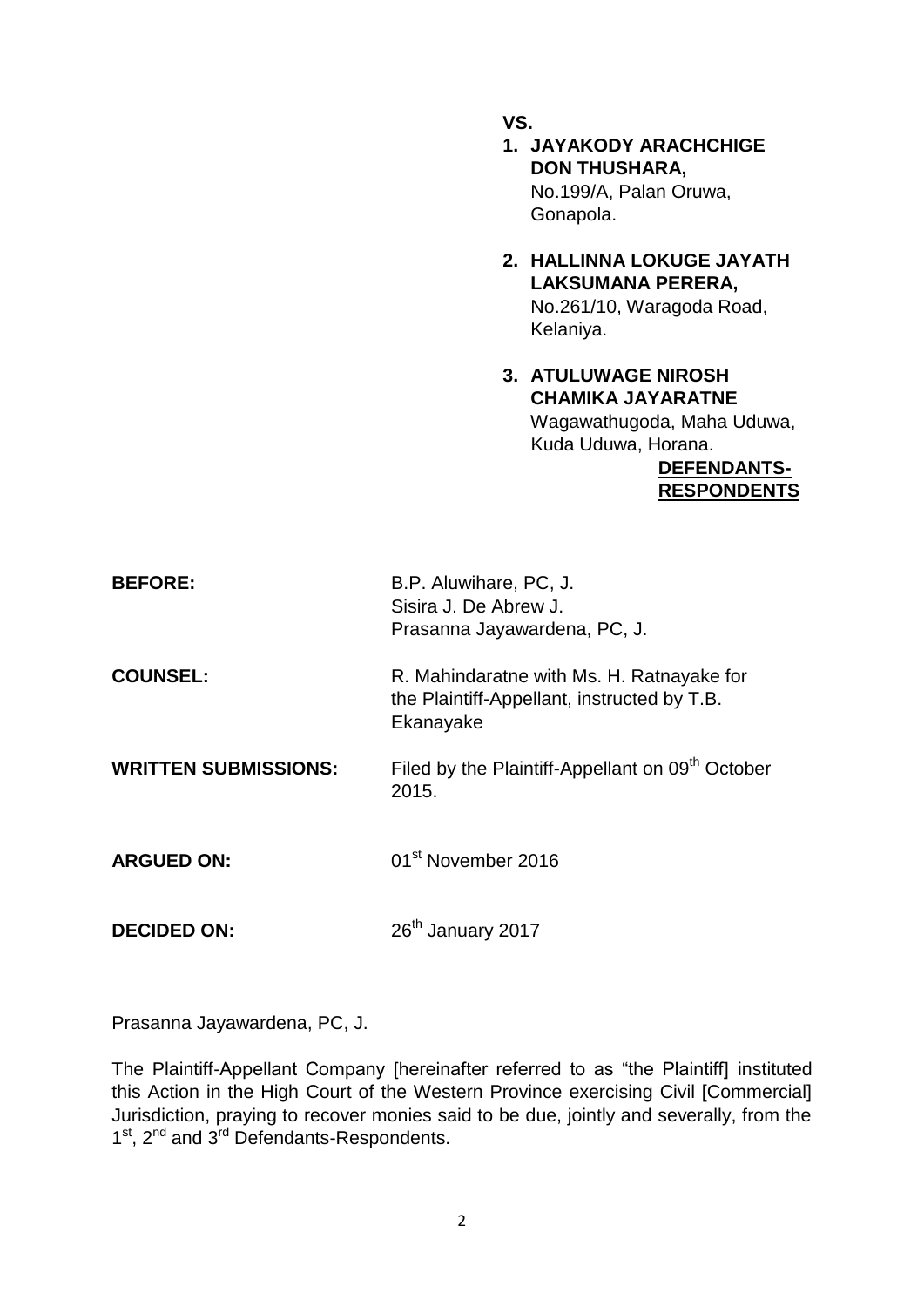As set out in the Plaint, the Plaintiff's case is, in brief, that: the Plaintiff and the  $1<sup>st</sup>$ , 2<sup>nd</sup> and 3<sup>rd</sup> Defendants-Respondents entered into the Agreement filed with the Plaint marked "**"ආ**" by which the Plaintiff leased a motor vehicle to the 1<sup>st</sup> Defendant-Respondent subject to the 1<sup>st</sup> Defendant-Respondent's agreement and liability to pay, to the Plaintiff, all the monthly rentals and interests specified in the said Agreement; by the same Agreement, the  $2^{nd}$  and  $3^{rd}$  Defendants-Respondents agreed and undertook liability to pay the said monies to the Plaintiff and renounced any rights they may have in law as sureties; the 1st Defendant-Respondent failed to duly pay these monies to the Plaintiff; therefore, the Plaintiff duly terminated the lease created by the Agreement; in these circumstances, the 1<sup>st</sup>, 2<sup>nd</sup> and 3<sup>rd</sup> Defendants-Respondents are, jointly and severally, liable and obliged to pay these monies to the Plaintiff but have failed to do so though payment was demanded from them.

The Defendants-Respondents failed to file Answer on the day fixed for the filing of Answer. In these circumstances, the High Court was required, as stipulated by Section 84 of the Civil Procedure Code, to proceed to hear the Case *ex parte*. Section 84 states that, *"If the defendant fails to file answer on or before the day fixed for the filing of answer, or on or before the day fixed for the subsequent filing of the answer ….. the court shall proceed to hear the case ex parte forthwith on, or on such other day as the court may fix*.*"*

On 13<sup>th</sup> May 2011, following the aforesaid default to file Answer, the Court fixed the ex parte Trial against the Defendants-Respondents for 08<sup>th</sup> July 2011. The Court also directed the Plaintiff to tender the evidence of its witness by way of an affidavit. In pursuance of that Order, the Plaintiff tendered an affidavit dated  $14<sup>th</sup>$  September 2011 affirmed to by an 'Assistant Manager – Recoveries' of the Plaintiff Company. Thereupon, the Court fixed this case for *ex parte* judgment to be delivered on 17<sup>th</sup> October 2011.

On 17<sup>th</sup> October 2011, the learned High Court Judge delivered his Judgment dismissing the Plaintiff's Case. The Plaintiff filed a Notice of Appeal and, thereafter, a Petition of Appeal to this Court.

On 01<sup>st</sup> November 2016, we heard learned Counsel for the Plaintiff in support of this Appeal. The Defendants-Respondents were absent and unrepresented.

Before considering the merits of this Appeal, there is a preliminary issue which needs to be considered since Section 88 (1) of the Civil Procedure Code states, *"No appeal shall lie against any judgment entered upon default"*. That issue arises because, although it would appear that, there has been no *"default"* on the part of the Plaintiff in this action, there has been a *"default"* on the part of the Defendants-Respondents (*ie:* their failure to file Answer) which led to the *ex parte* judgment which is now appealed from. Thus, the *ex parte* judgment from which the Plaintiff appeals in the present case, was entered following a *"default"* on the part of the Defendants-Respondents.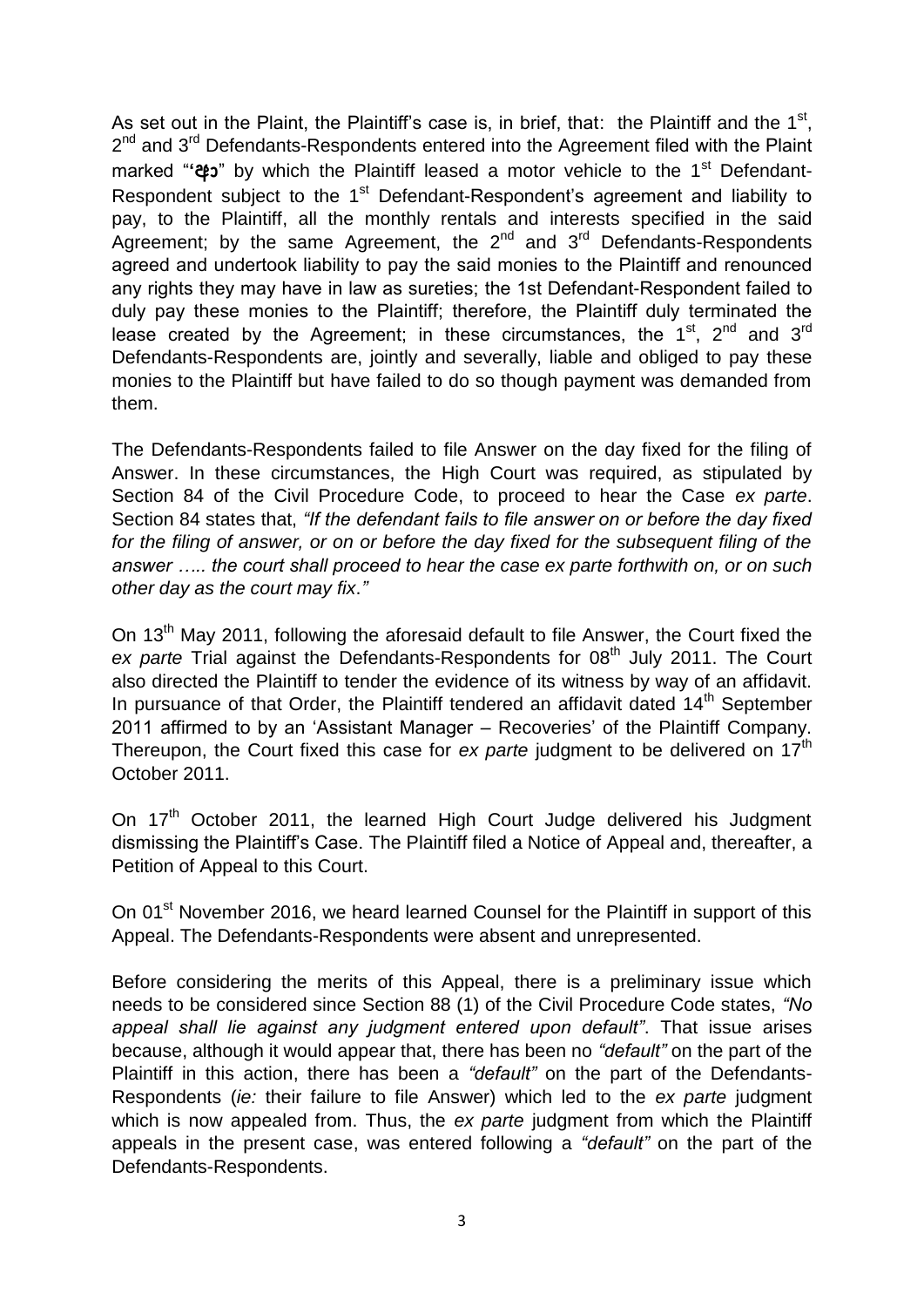Therefore, the question that has to be considered is whether: despite the **Plaintiff** *not* having been in any *"default"*, Section 88 (1) of the Civil Procedure Code, nevertheless, operates to deprive the **Plaintiff** of the right of appeal (which it would usually have under and in terms of Section 754 (1) of the Civil Procedure Code which entitles any party to appeal from a judgment entered in any civil action).

If the answer to that question is in the affirmative, Section 88 (1) will preclude an appeal from the *ex parte* judgment entered in this case and the Plaintiff's remedy, if any, will be to canvass the judgment by way of revision.

There do not seem to be any reported decisions which have specifically considered this question of whether Section 88 (1) deprives a **Plaintiff** whose action has been dismissed at an *ex parte* trial, of his right of appeal which he would, otherwise, have under and in terms of Section 754 (1) of the Civil Procedure Code.

However, in **BRAMPY vs. PERIS** [3 NLR 34] where the District Judge dismissed the Plaintiff's action at an *ex parte* trial and the Plaintiff appealed, Lawrie A.C.J set aside the judgment of the District Court and directed a re-trial. Similarly, in **SINNATAMBY vs. AHAMADU** [1913 2 Balasingham's Notes of Case 13], where the District Court dismissed the action at an *ex parte* trial and the Plaintiff appealed, Lascelles C.J set aside the judgment of the District Court and directed that , the District Court grants a further hearing to the Plaintiff's case. These two cases can be considered as decisions which proceeded on the basis that, a Plaintiff, whose action has been dismissed at an *ex parte* trial, has a right to appeal from that *ex parte* judgment. However, this question was not specifically addressed in these two cases. Instead, it appears that, the Court had no doubt that, a Plaintiff, whose action has been dismissed at an *ex parte* trial has a right of appeal against the *ex parte* judgment.

It should be mentioned that, Section 88 (1) as it now stands was introduced only in 1977 by Section 23 of the Civil Procedure Code (Amendment) Law No.20 of 1977. At the time **BRAMPY vs. PERIS** and **SINNATAMBY vs. AHAMADU** were decided, the relevant provision was Section 87 (1) which stated *"No appeal shall lie against any decree nisi or absolute for default"*. By Section 23 of the Civil Procedure Code (Amendment) Law No.20 of 1977, this Section 87(1) was repealed and replaced with Section 88 (1) as it now stands. However, what is relevant for the purposes of this judgment is that, *both* the earlier Section 87(1) and the present Section 88 (1) have the effect of prohibiting an appeal from a decree or judgment entered upon default.

Therefore, even today, **BRAMPY vs. PERIS** and **SINNATAMBY vs. AHAMADU**  continue to be relevant as decisions which recognized the right of a Plaintiff, whose action has been dismissed at an *ex parte* trial, to appeal from that *ex parte* judgment.

However, in **SIRIMAVO BANDARANAIKE vs. TIMES OF CEYLON LTD** [1995 1 SLR 22] where the Supreme Court held that, Section 88 (1) of the Civil Procedure Code prohibits an appeal by a **Defendant** from an *ex parte* judgment entered against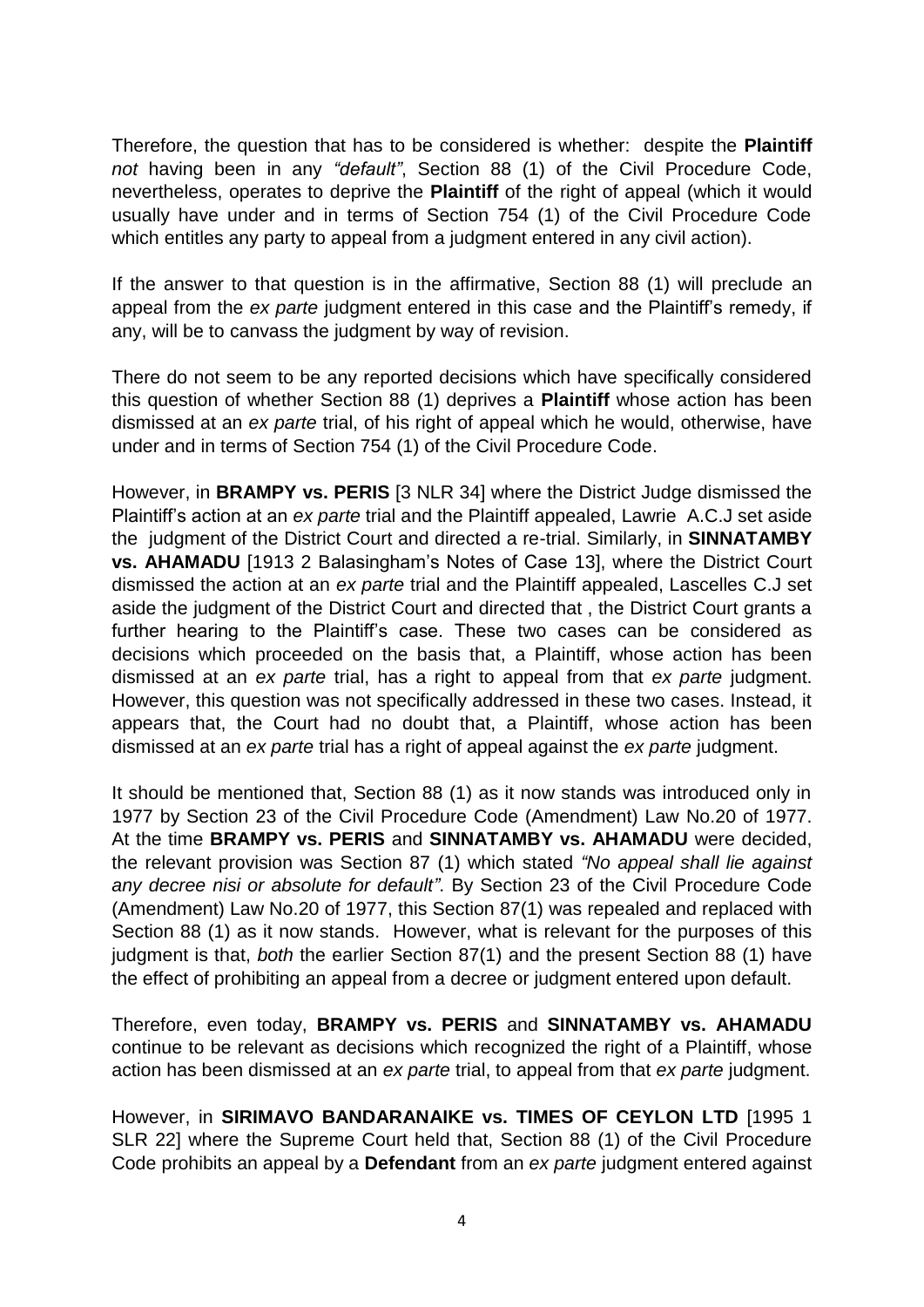him, Fernando J commented [at page 31] : *"In regard to the converse situation where a trial judge dismissed a plaintiff's action, although on the evidence he was (or should have been) satisfied, Mr. De Silva had no hesitation in asserting that that would be a final judgment, against which the plaintiff would have a right of appeal, despite Section 88 (1). To reach this conclusion, he contended that Section 88 (1) barred only an appeal by the party in default, interpreting `against any judgment entered upon default' as if restricted to 'any judgment entered <i>against a party in default'. But this would mean that the consequences of judicial error under section 85 would vary not according to the nature of the error but the party prejudiced – the party in default would be denied a remedy but not his adversary. This would be an unfair and discriminatory result which the principles of interpretation of statutes would not permit unless compelled by plain words"*.

The aforesaid *dicta* suggest that, in **SIRIMAVO BANDARANAIKE vs. TIMES OF CEYLON LTD**, Fernando J took the view that, a Plaintiff whose action has been dismissed at an *ex parte* trial has no right of appeal from the *ex parte* judgment. Therefore, it is necessary to further examine that decision.

In that case, an *ex parte* trial was held and *ex parte* judgment was entered against the Defendant. The Defendant made an application by way of revision to the Court of Appeal, which set aside the *ex parte* judgment and dismissed the Plaintiff's action on the grounds that there had been a failure of justice. In appeal, the Supreme Court held that, the *ex parte* judgment was correctly set aside by the Court of Appeal since there was not a scrap of evidence which supported the entering of judgment against the Defendant. The Supreme Court also held that, although Section 88 (1) of the Civil Procedure debars an appeal by a Defendant from an *ex parte* judgment entered against him upon his default, the Defendant can canvass the correctness of an *ex*  parte judgment, by way of revision.

Thus, **SIRIMAVO BANDARANAIKE vs. TIMES OF CEYLON LTD** was a case which held that, Section 88 (1) of the Civil Procedure Code prohibits an appeal by a **Defendant** from an *ex parte* judgment entered against him and that, a Defendant's remedy, if any, is by way of revision. It is *not* a decision with regard to the right of appeal of a **Plaintiff** whose action has been dismissed at an *ex parte* trial.

Accordingly, the aforesaid comments by Fernando J must be regarded as having been made *obiter*. Further, a perusal of the judgment makes it clear that, Fernando J only analysed and decided upon the right of a **Defendant** to maintain an revision application against an *ex parte* judgment and that, other than for the abovementioned brief comments referring to a submission made by learned President's Counsel appearing for the Plaintiff-Appellant-Respondent Defendant in that appeal, His Lordship did not examine and make a judicial determination with regard to question of whether a **Plaintiff** whose action has been dismissed at an *ex parte* trial, has a right of appeal. In this connection, Fernando J also did not consider the effect of the earlier decisions of **BRAMPY vs. PERIS** and **SINNATAMBY vs.**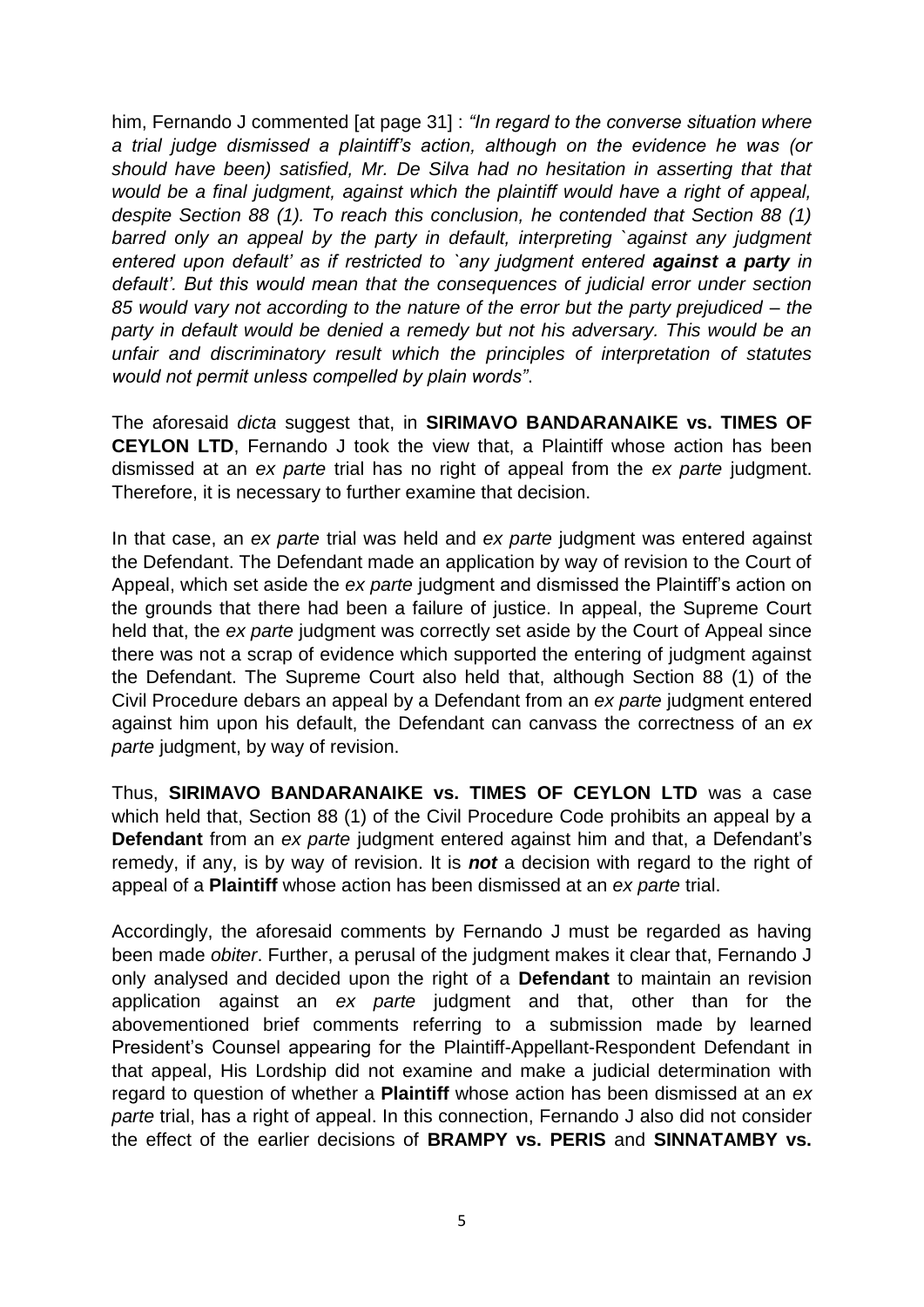**AHAMADU** where this Court has entertained and decided upon appeals made by a Plaintiff whose action was dismissed by an *ex parte* judgment.

However, the aforesaid differing views make it necessary to closely examine the issue of whether Section 88 (1) deprives a **Plaintiff** whose action has been dismissed at an *ex parte* trial, of the right of appeal which he would, otherwise, have under and in terms of Section 754 (1) of the Civil Procedure Code.

When considering this question, it should be first kept in mind that, Section 754 (1) of the Civil Procedure Code expressly grants any person who is dissatisfied with any judgment in a civil action, a right of appeal for any error of fact or law. The judgment which is the subject matter of this Case (and for that matter any judgment entered in an *ex parte* trial under the provisions of the Civil Procedure Code) would fall within the ambit of Section 754 (1) of the Civil Procedure Code.

Therefore, by operation of Section 754 (1), both the Plaintiff and the Defendant in an *ex parte* trial will have a right of appeal from the judgment entered in that *ex parte* Trial *unless* that right of appeal has been taken away by Section 88 (1) of the Civil Procedure Code.

Next, Section 88 (1) is in Chapter XII of the Civil Procedure Code which contains Section 84 to Section 90 and is titled *"OF THE CONSEQUENCES AND CURE (WHEN PERMISSIBLE) OF DEFAULT IN PLEADING OR APPEARING"*. Thus, the title to Chapter XII suggests that, the instances of *"default"* referred to in that Chapter will be instances of *"default"* in either: (i) tendering the mandatory Pleadings; *or* (ii) making an Appearance when required to do so by Law. This is confirmed when one peruses Section 84 to Section 90 within Chapter XII which make it clear that, the *only* two instances of *"default"* referred to are the circumstances set out in Section 84 and Section 87 (subject to the other conditions set out in those two Sections) which are: either a **Defendant"s** failure to file answer or to appear on a day fixed for the hearing of the action or a **Plaintiff"s** failure to appear on a day fixed for the hearing of the action. All the other Sections in Chapter XII deal with the consequences of the aforesaid two instances of *"default"* and the manner of curing the consequences of *"default".*

In these circumstances, it is evident that, the use of the word *"default"* in Section 88 (1) must be understood as meaning or referring to the *"default"* on the part of a Party to a Case to either:

- (i) File the required Pleadings; *or*
- (ii) To appear in Court on a day fixed for the hearing of the action.

This is in line with the usual meaning accorded to the word *"default"* in this context, which is stated in Stroud's Judicial Dictionary [6<sup>th</sup> ed.] to be *"failing", "negligence"* and *"not doing what is reasonable under the circumstances" a*nd as *"to fail to appear or answer"* and *"The omission or failure to perform a legal or contractual duty"* and *"To*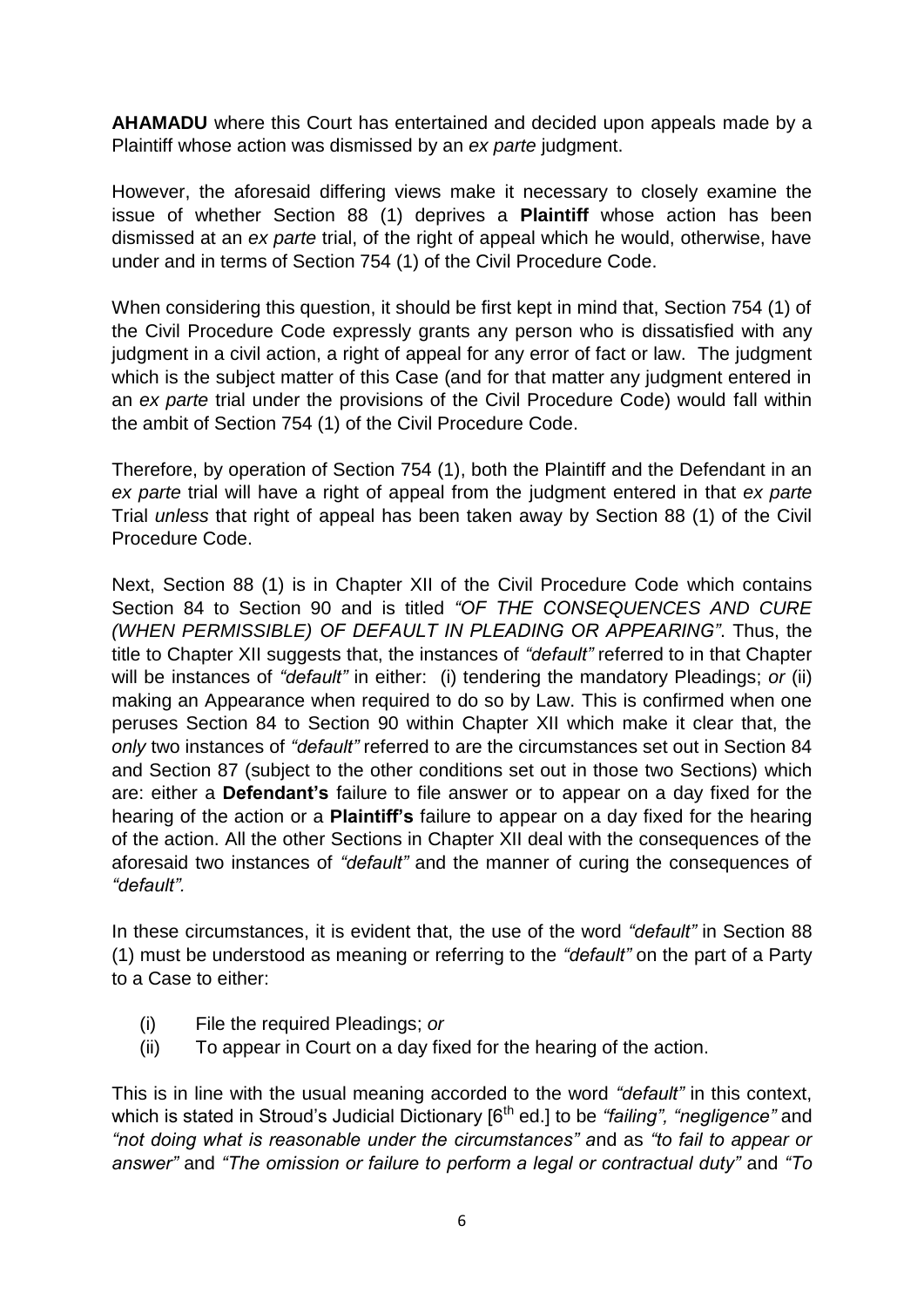be neglectful" in Black's Law Dictionary [9<sup>th</sup> ed.] and as the "failure to fulfill a legal *requirement*" in the Shorter Oxford English Dictionary [5<sup>th</sup> ed.].

The question which then arises is whether the prohibition of an appeal set out in Section 88 (1) affects only the party who is guilty of the default (*ie:* the party who failed to appear *or* answer) which led to the *ex parte* judgment *or* whether even the party who is not in any default whatsoever, is also debarred from an appeal.

When answering that question, one must keep in mind that, the principle enshrined in Section 754 (1) of the Civil Procedure Code is that, any party to a civil action who is dissatisfied with the judgment in that civil action, has a right of appeal for any error of fact or law. Since Section 88 (1) is a provision which seeks to limit this right of appeal, Section 88 (1) should be interpreted restrictively.

With regard to a party who was in default, there is good reason why Section 88 (1) must be read as depriving that party who is in default, of any right of appeal against the *ex parte* judgment. This is because a party who is in default, must first purge his default before he can be allowed to canvass the merits of the *ex parte* judgment. Further, specific provision for applications for purging default has been made by Section 86 (2) and Section 87 (3) of the Civil Procedure Code and Section 88 (2) provides that the Orders made upon such applications, are appealable.

However, the position is entirely different with regard to the party who was not in default. In the case of the party who was not in default, there is no logical or good reason to read Section 88 (1) in a manner which would have the effect of depriving that party of the right of appeal which he is, otherwise, entitled to under and in terms of Section 754 (1).

Accordingly, I am of the view that, Section 88 (1) must be interpreted restrictively and that, when Section 88 (1) states *"No appeal shall lie against any judgment entered upon default"*, the words *"upon default"* must mean the default of the party who wishes to appeal against that judgment.

Thus, I am of the view that, Section 88 (1) only prohibits an appeal against an *ex parte* judgment by the party whose default resulted in that *ex parte* judgment. Section 88 (1) does not apply to the right of appeal of a party who was not in default since there was no default on the part of that party which resulted in the *ex parte* judgment which he wishes to appeal against. In other words, the right of the party who was not in default to appeal against the *ex parte* judgment, is unaffected by Section 88 (1) of the Civil Procedure Code.

The above approach accords with equity since there can be no possible justification for depriving a party who has been diligent and who is not in *"default"*, of the right of appeal granted to him by Section 754 (1) of the Civil Procedure Code and requiring him to, instead, surmount the additional difficulties which arise in an application for Revision.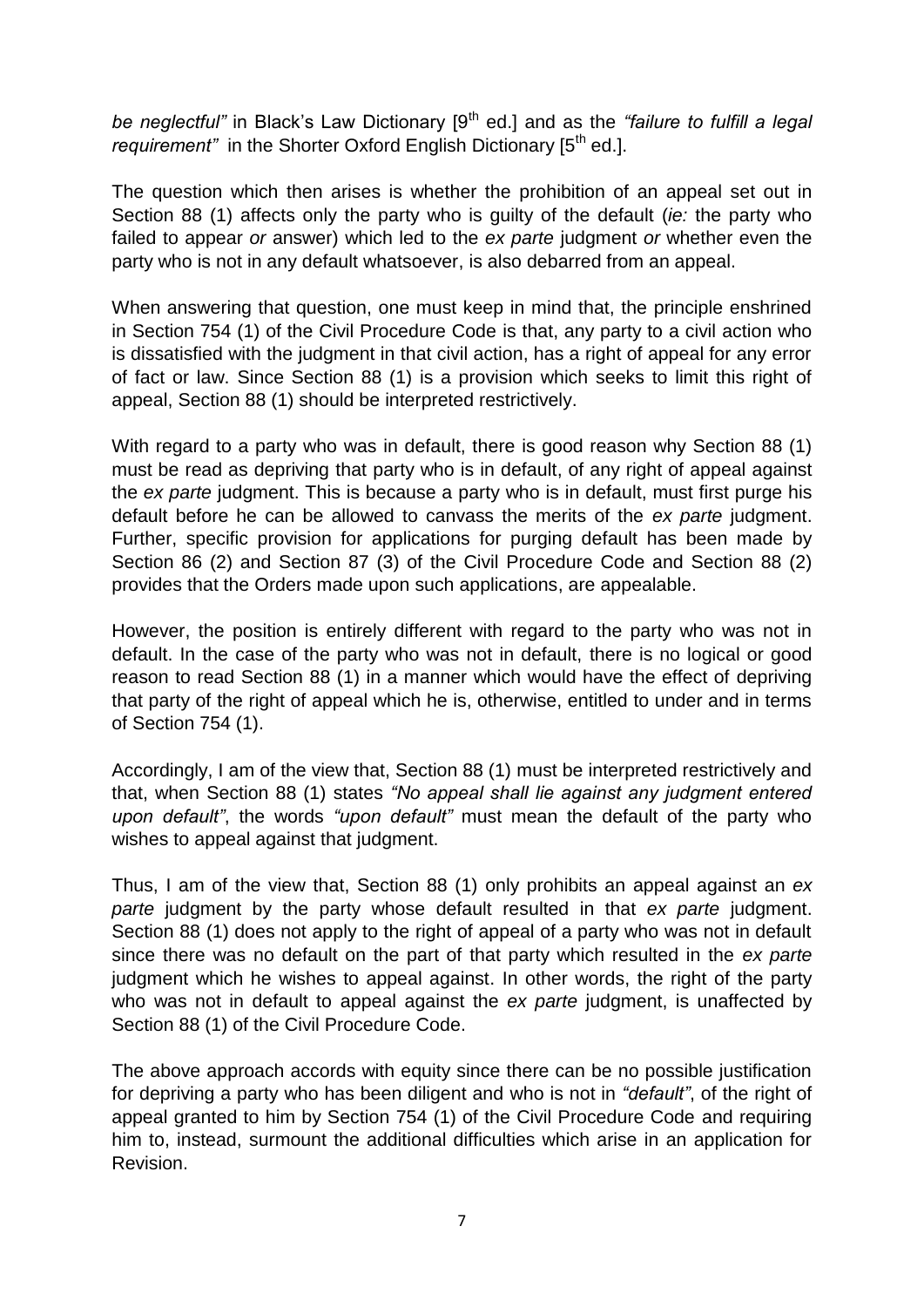Thus, in the case of a Defendant against whom an *ex parte* judgment is entered, that judgment has been entered as a result of or consequence of the failure of the Defendant to appear *or* answer and, therefore, Section 88 (1) prohibits an appeal by the Defendant against that *ex parte* judgment since the Defendant was in default. Similarly, in the case of a Plaintiff whose action has been dismissed under Section 87 (1) for the failure to appear on a day fixed for the hearing of the action, that judgment was also entered as a result of or consequence of the failure of the Plaintiff to appear and, therefore, Section 88 (1) prohibits an appeal by the Plaintiff against that *ex parte* judgment since the Plaintiff was in default.

However, as set out above, the position is entirely *different* in the case of a Plaintiff whose action has been dismissed at an *ex parte* trial, since the *ex parte* judgment has not been entered as a result of or consequence of the failure of the Plaintiff to appear or any other default of the Plaintiff. In those circumstances, Section 88 (1) does not apply and the Plaintiff continues to possess the right of appeal granted to him by Section 754 (1) of the Civil Procedure Code and can appeal against that *ex parte* judgment.

In the present case, as stated earlier, the Plaintiff was not in *"default"* within the meaning of Section 88 (1), since the Plaintiff did appear on the trial date. Therefore, for the reasons set out above, I hold that, in the present case, the Plaintiff has the right of appeal.

Now to turn to the merits of the appeal, there is no doubt that, as clearly stated in Section 85 (1) of the Civil Procedure Code, judgment could be entered for the Plaintiff in an *ex parte* trial only if the Court is satisfied that the evidence placed before Court establishes that the Plaintiff is entitled to that judgment. This rule has been emphasized in several decisions including **SIRIMAVO BANDARANAIKE vs. TIMES OF CEYLON LTD** and **SENEVIRATNE vs. DHARMARATNE** [1997 1 SLR 76] Therefore, the learned Trial Judge was fully entitled to dismiss the Plaintiff's action in the present case, if the evidence placed before the Court at the *ex parte* trial was, in fact, not sufficient to establish the Plaintiff's case.

When determining whether or not this burden of proof has been discharged in an *ex parte* trial, it has to be kept in mind that, a Plaintiff who adduces evidence at an *ex parte* trial is, usually, required to adduce only such evidence as is necessary to establish his case on a *prima facie* basis by establishing the constituent elements of his Cause of Action. This is subject to the Court seeing no reason to doubt the authenticity and *bona fides* of the evidence.

When these general principles are applied to the present case, it is evident that, the testimony set out in the affidavit of the Plaintiff's witness and the documents produced in evidence marked **"පැ1"** to **"පැ9"** amounted to *prima facie* evidence which established the constituent elements of the Plaintiff's Cause of Action.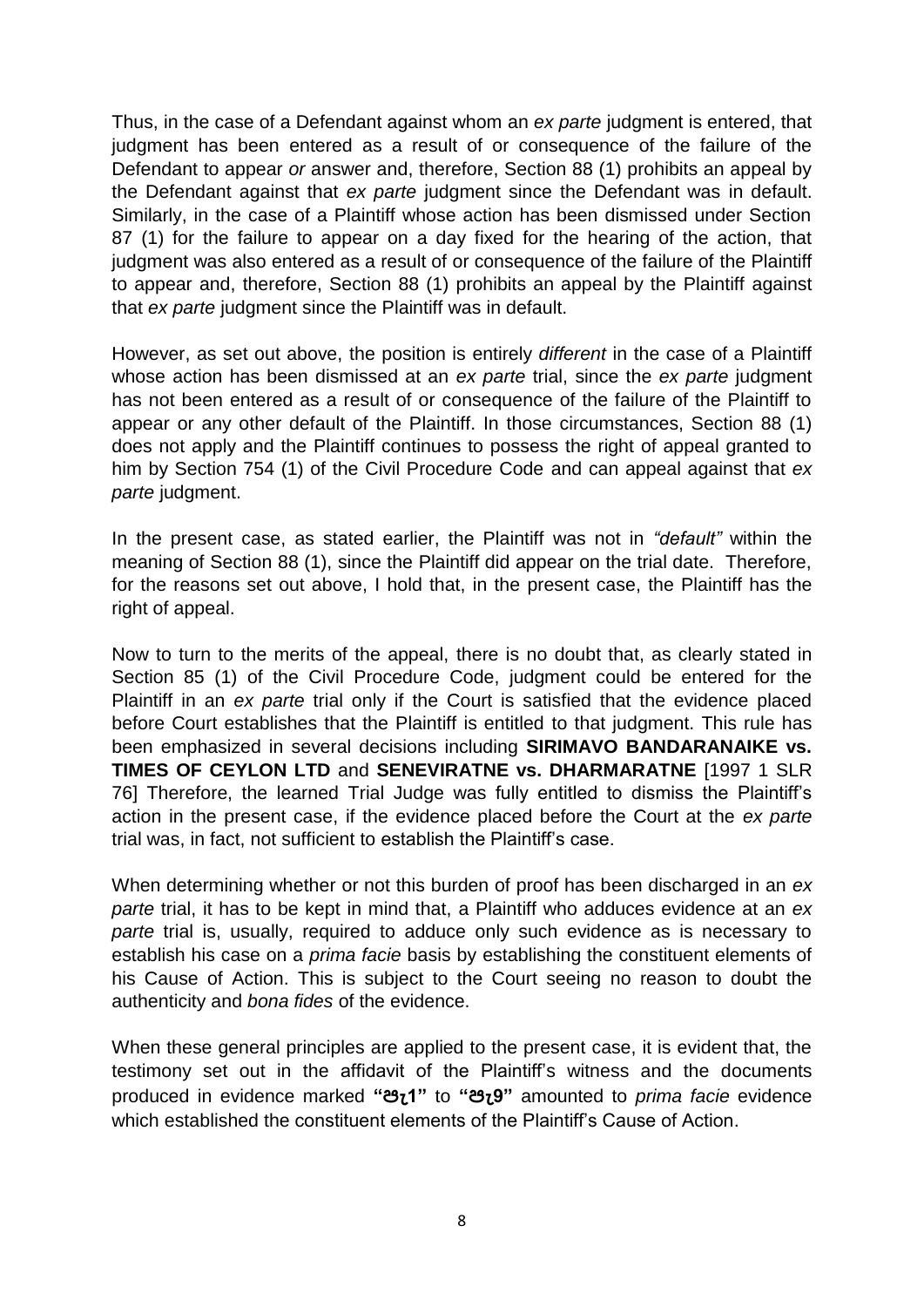A perusal of the very brief judgment shows that, the learned Trial Judge did not express any doubts with regard to the adequacy or genuineness of the testimony set out in the affidavit of the Plaintiff's witness and the documents produced in evidence marked **"පැ1"** to **"පැ9"**.

However, it appears from the judgment that, the learned Trial Judge dismissed the Plaintiff's action, primarily, on the ground that, although the Affidavit of the Plaintiff's witness stated that, the vehicle had been sold for Rs.1,275,000/- and that the sale proceeds had been applied in reduction of the amount due from the Defendants-Respondents, the Plaintiff has not adduced any further details regarding the alleged sale and has not produced any documents relating to the sale.

But, an examination of paragraphs [13] and [14] of the affidavit of the witness shows that, he has clearly stated that, the vehicle was sold for Rs.1,275,000/- and that, after the deduction of VAT in a sum of Rs.136,607/14, the balance sale proceeds in a sum of Rs.1,138,392/86 has been credited to the account of the Defendants-Respondents. The witness has further stated that, after giving credit for this payment and other amounts which are itemized, a balance sum of Rs.1,106,608/54 remains due from the Defendants-Respondents and is sought to be recovered. That evidence is corroborated by the letter marked **"පැ5"** by which the Plaintiff has informed the Defendants-Respondents that, the vehicle will be sold for the highest offer received, the published Notices marked **"පැ6"** and **"පැ7"** calling for bids for the vehicle, the letter marked **"පැ8"** by which the Plaintiff has informed the Defendants-Respondents of the highest offer received for the vehicle and the Statement of Account marked **"පැ9"** which, *inter alia*, clearly sets out that the vehicle was sold for Rs.1,275,000/- and that, after the deduction of VAT in a sum of Rs.136,607/14, the balance sale proceeds in a sum of Rs.1,138,392/86 was credited in reduction of the amount due from the Defendants-Respondents and that, a balance sum of Rs.1,106,608/54 remains due from the Defendants-Respondents.

The learned Trial Judge does not appear to have considered this evidence. Had he done so, he would have seen that, the Plaintiff adduced sufficient evidence to satisfy the Court that, the sale of the vehicle had realised a net sum of Rs. 1,138,392/86 which had been credited in reduction of the amount due from the Defendants-Respondents. He would have also seen that, this net sum of Rs. 1,138,392/86 was very close to the value of the vehicle which was stated to be Rs.1,150,000/- in the letter marked **"**'**පැ3**' and that, the amount of Rs.1,275,000/- for which the vehicle was sold was, in fact, higher than this estimated value.

Further, the learned Trial Judge failed to keep in mind the fact that, as clearly stipulated in the Lease Agreement marked **"පැ1"**, the Plaintiff was the owner of the vehicle and was entitled to sell the vehicle. Consequently, the sale of the vehicle was only relevant with regard to the net amount of the sale proceeds which were credited in reduction of the sum due from the Defendants-Respondents. Thus, the learned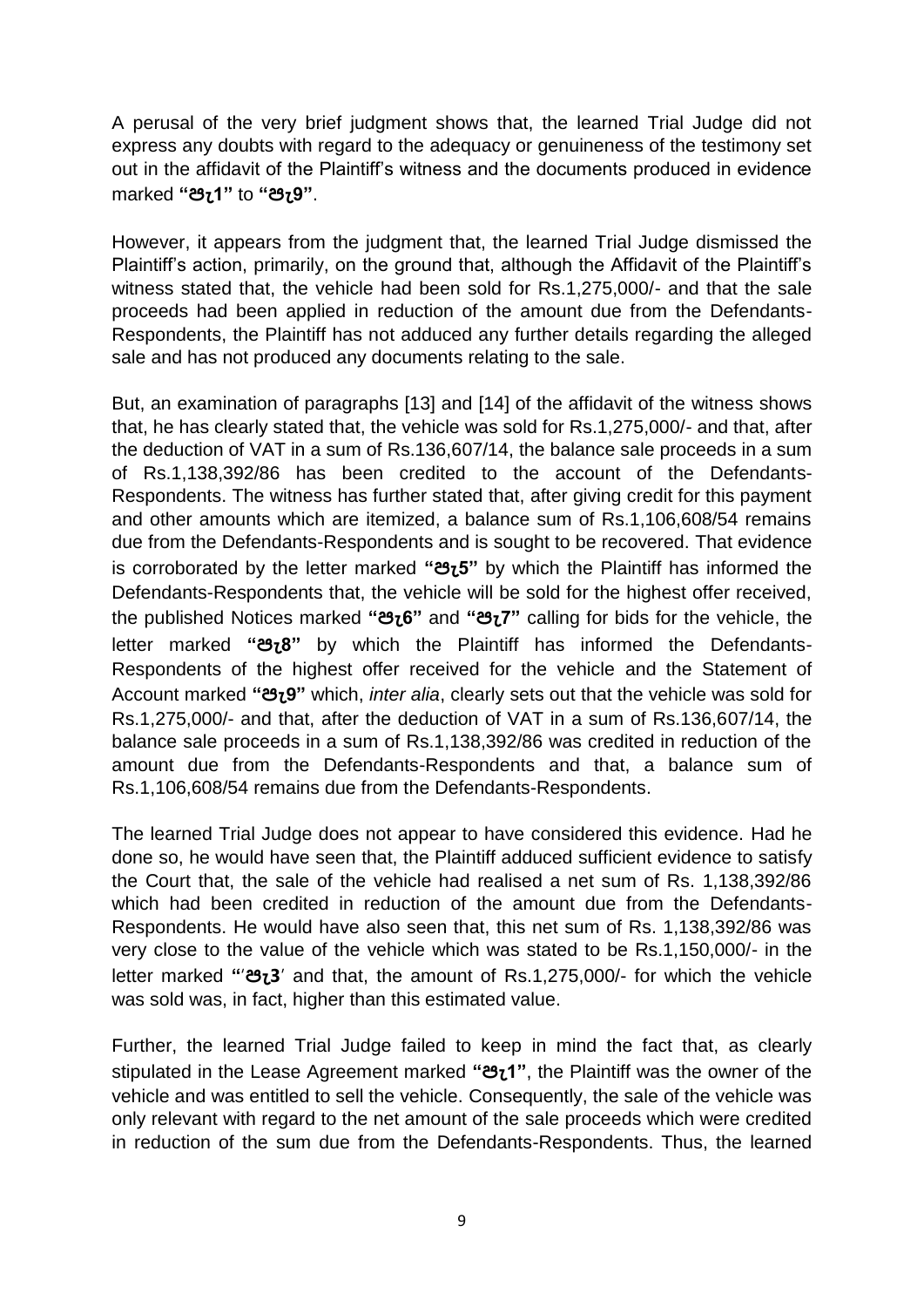Trial Judge erred when he took the view that, the Plaintiff was required to adduce details regarding the sale including the date of the sale and the name of the buyer.

For the aforesaid reasons, I am of the considered opinion that, the Plaintiff adduced sufficient evidence at the *ex parte* trial to enable the Court to enter *ex parte* judgment in favour of the Plaintiff. The learned Trial Judge erred when he disregarded this evidence and dismissed the Plaintiff's action.

Accordingly, I set aside the judgment of the learned Trial Judge and enter *ex parte*  judgment for the Plaintiff against the 1st, 2<sup>nd</sup> and 3<sup>rd</sup> Defendants-Respondents, jointly and severally, in the aforesaid sum of Rs.1,106,608/54, which is the net sum which remains due from the 1st,  $2^{nd}$  and  $3^{rd}$  Defendants-Respondents together with costs of the action in the High Court.

The High Court is directed to enter *ex parte* decree accordingly and have copies of the *ex parte* decree served on the 1st, 2nd and 3rd Defendants-Respondents and to proceed with this action in terms of the relevant provisions of the law.

Before concluding, I should mention that, if the learned Trial Judge was of the view that there was a doubt with regard to the sale of the vehicle or any other matter, he should have given the Plaintiff an opportunity to clarify such doubt by adducing additional evidence, before proceeding to deliver the judgment. The learned Trial Judge should have kept in mind the well established and salutary practice and, in fact, recognized principle of law that, where the Plaintiff in an *ex parte* trial has adduced evidence in support of a substantial part of his case but the Trial Judge has a doubt with regard to a particular aspect of the case, the Plaintiff should be given an opportunity to adduce such evidence or make the requisite clarifications, by way of an affidavit or *viva voce* and within a specified period of time. The *ex parte* judgment should be delivered only after such additional material is considered, if adduced within the allotted time.

This rule was referred to in **BRAMPY vs. PERIS** [at p.36] where Lawrie A.C.J. stated *"….. whatever be the evidence it must be sufficient to satisfy the Judge, who is not bound to give a decree until he is satisfied. If he is dissatisfied, he should in an order point out in what, respect the evidence the evidence already recorded is defective and then adjourn to a day named or sine, die."* Browne A.J. stated [at p.37] *"But in my opinion plaintiff on the occurrence of any doubt in the mind of the Judge as to his right to judgment should have opportunity given to him to dispel that doubt ere his action were finally dismissed to the absolute extinction of his claim for ever, and I cannot see that he had that opportunity here given him"* In **SIRIMAVO BANDARANAIKE vs. TIMES OF CEYLON LTD** [at p.39], Fernando J, citing Browne A.J. stated *"…. whatever the evidence, it must be sufficient to satisfy the judge who is not bound to give a decree until he is satisfied, if he had a doubt, he was not bound to enter judgment, but should have given the plaintiff an opportunity to dispel it"*.